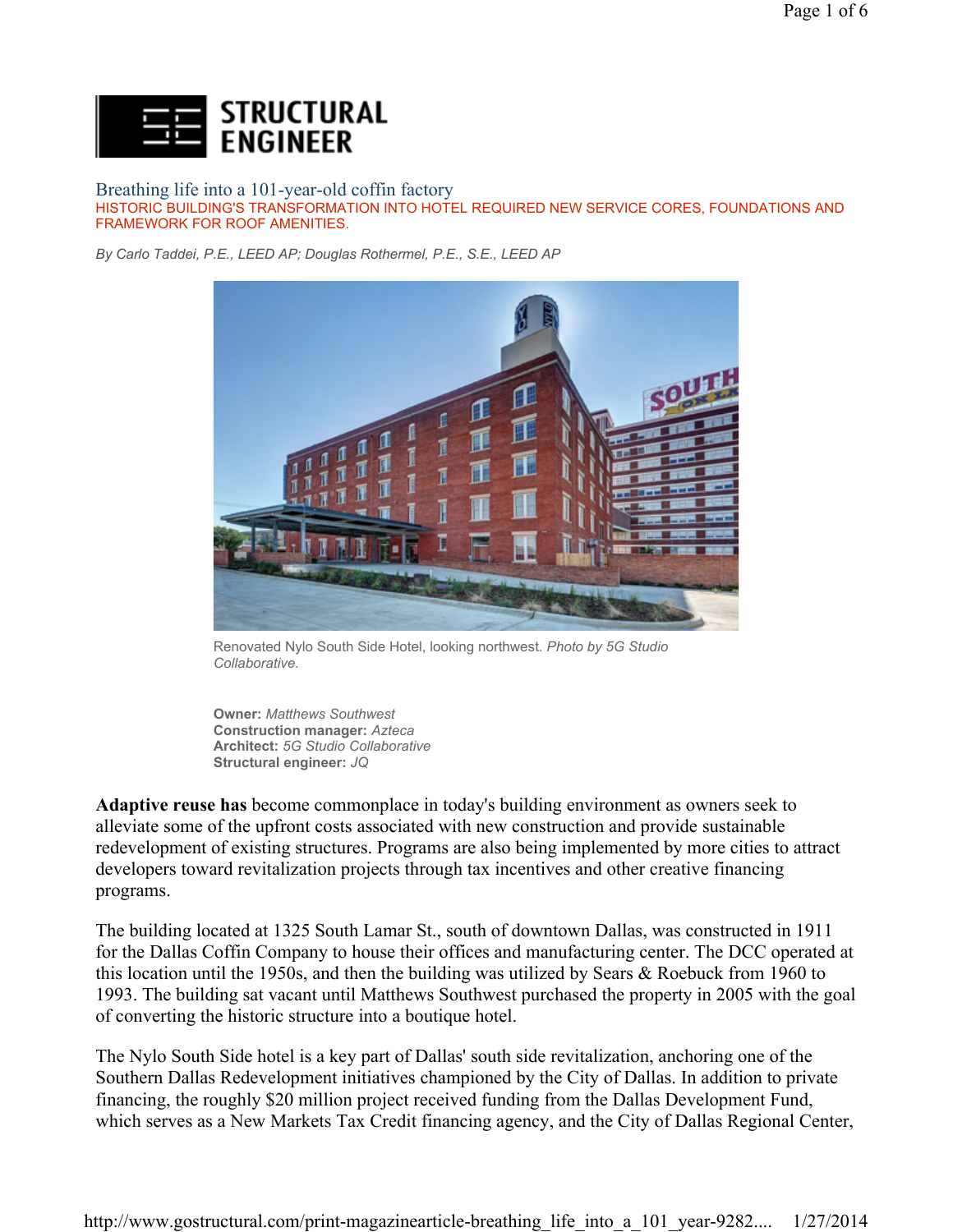

which assists individuals and their families through the EB-5 immigration process. The Nylo South Side is one of the first projects in the nation to integrate both NMTC and EB-5 financing.

Dallas Coffin Factory Building prior to conversion to Nylo South Side, looking northwest.

## **Project description**

The structure is approximately 145 by 72 feet and consists of five levels above grade and a partial basement, containing approximately 53,000 square ft. The building consists of classically proportioned, exterior load-bearing multi-wythe brick walls ranging from 12 to 24 inches, and 6 in. flat-plate floor slab supported by 18 in. diameter concrete columns with 36 in. diameter tapered capitals. Structural bays are 14 ft. 8 in. by 14 ft. 6 in., and typical floor-to-floor heights are 11 ft., with the exception of the first and second levels, which are 13 ft. The foundation consists of continuous brick footings below exterior walls and 7 ft. square isolated spread footings below building columns.

The new building program called for a new rooftop amenities deck with swimming pool, fully enclosed bar and lounge area, exterior seating areas, mechanical spaces, new vertical circulation, new exterior entrances, exterior entrance canopies, and new site structures.

## **Condition assessment**

Original architectural drawings were discovered, but original structural documents were unavailable. Therefore, a combination of visual observations, non-destructive testing and destructive testing methods were employed. Exploratory work included test pits to determine type, configuration, size, and elevation of foundation elements. The in-situ concrete compressive strengths determined by cores were found to range between 2,500 and 3,600 psi, and slab thicknesses ranged from 5.9 to 6.9 in. Several types of reinforcing steel were encountered, including square, round, and twisted bars. Round bars (straight and twisted) varied between 1/4- and 3/8-in. diameter, with ultimate tensile strengths between 82,000 and 139,000 psi. Square bars were 3/4-in. by 3/4-in. with an ultimate tensile strength of 81,000 psi.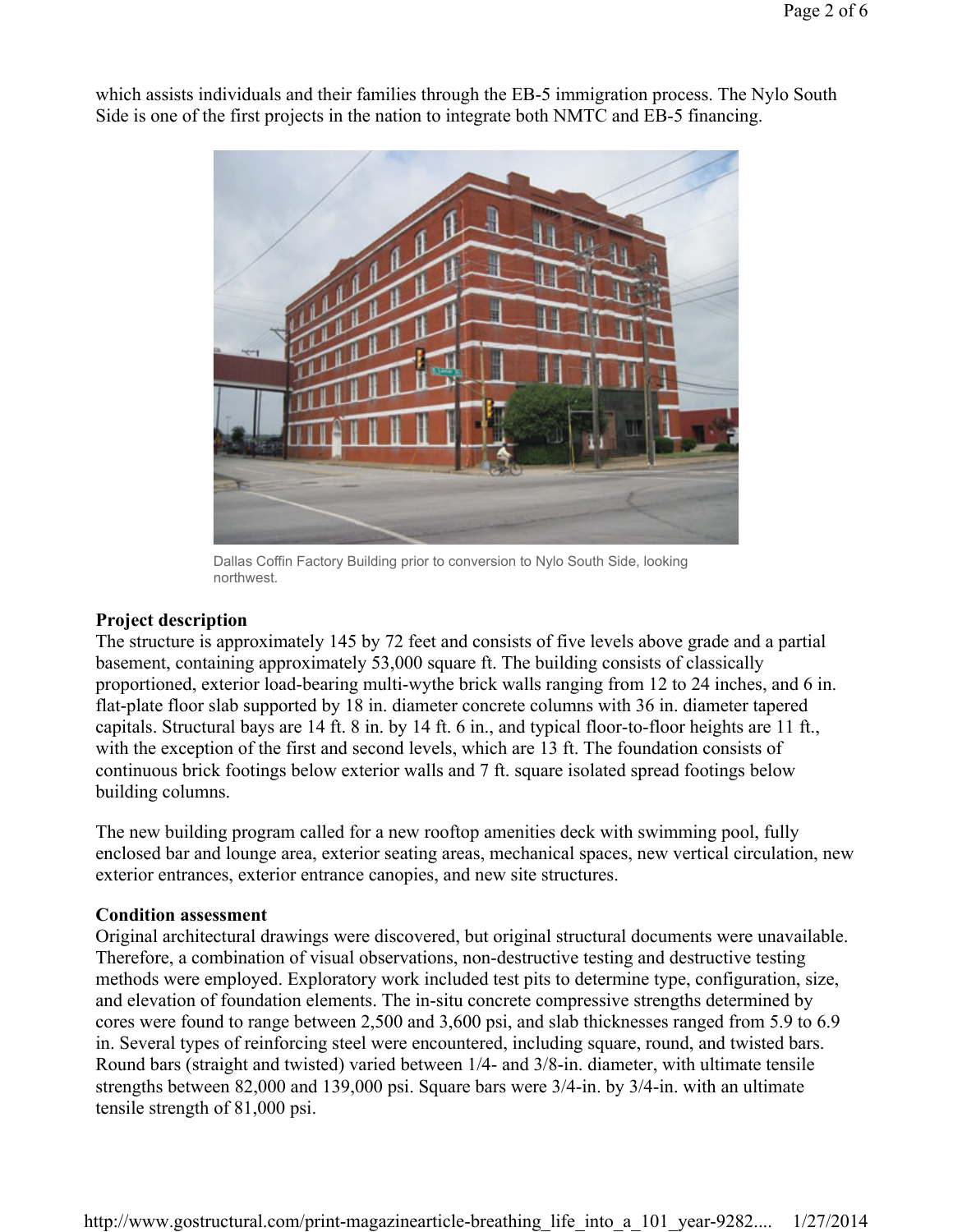Ground penetrating radar was utilized to attempt to locate and verify size, depth, orientation, and spacing of the reinforcing steel within the floor slab. Reinforcing was found in a radial pattern extending from the columns, in a circular pattern around the columns, and in multiple layers in principal directions and diagonally between columns with variations throughout the floors. Based on review of historical data, the floor system was a four-way slab system similar to a Turner-Mushroom or S-M-I system, but the exact reinforcing system could not be conclusively determined.



Above: Load test procedure at second level. Below: CFRP strips externally bonded to underside of existing slab adjacent to new service core.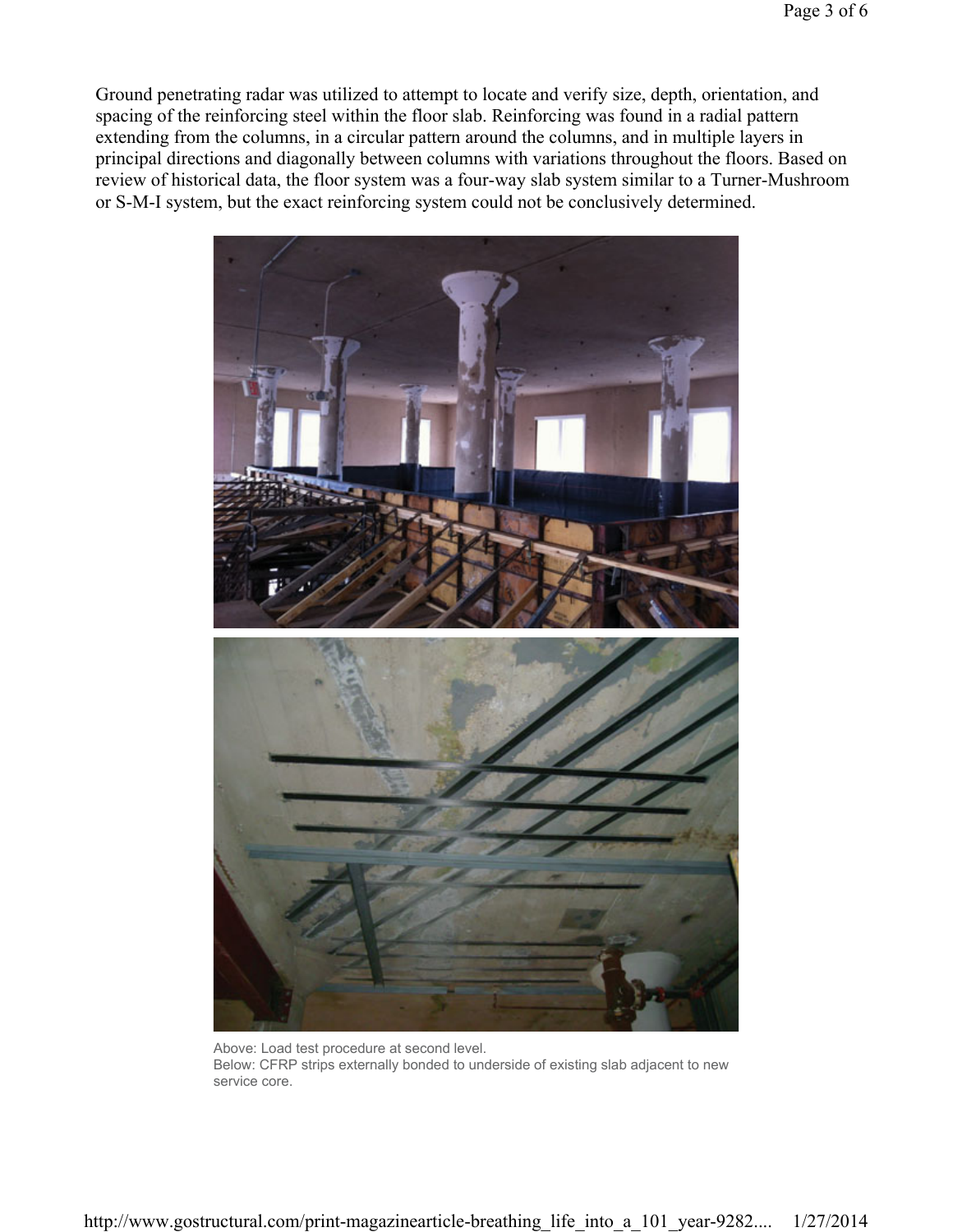## **Analysis and design**

Similar to other historic buildings, existing building systems and paths of egress did not meet current building code requirements. Therefore, new service cores were required to extend from the basement to the new rooftop deck. At these new openings, supplemental support for the slab was provided by new 6-in. load-bearing masonry walls around the perimeter of the shaft(s). In addition to supporting the new cores, the shaft walls were designed to take a portion of the lateral loads at each existing level due to the discontinuities in the floor diaphragm created by the new shafts.

Foundation support for the new service cores was provided by mat foundations. New foundations placed in close proximity to existing footings were supplemented with helical screw piles to prevent additional bearing pressure on the soils supporting the adjacent existing footings. Helical piles were selected because of the restricted site conditions and their low overhead clearance installation capabilities.



Cantilevered galvanized steel truss on east side of pool, looking southwest.

As the service core floor openings disrupted the continuity of the slabs, a finite element model (FEM) was created to determine the required supplemental reinforcing. A baseline model was established by modeling the slab without openings using the assumed loading for the original building usage. This model was compared to a second model with the openings included, using current code stipulated design loading. Where the models indicated that significant carbon fiber polymer (CFRP) reinforcing would be required, load tests were performed in accordance with ACI 318-05, Chapter 20, to verify the capacity of the slab in an effort to reduce reinforcement quantities. Tests were performed adjacent to an existing stair opening similar in configuration to the new service core. The load tests were successful, allowing CFRP quantities to be reduced substantially.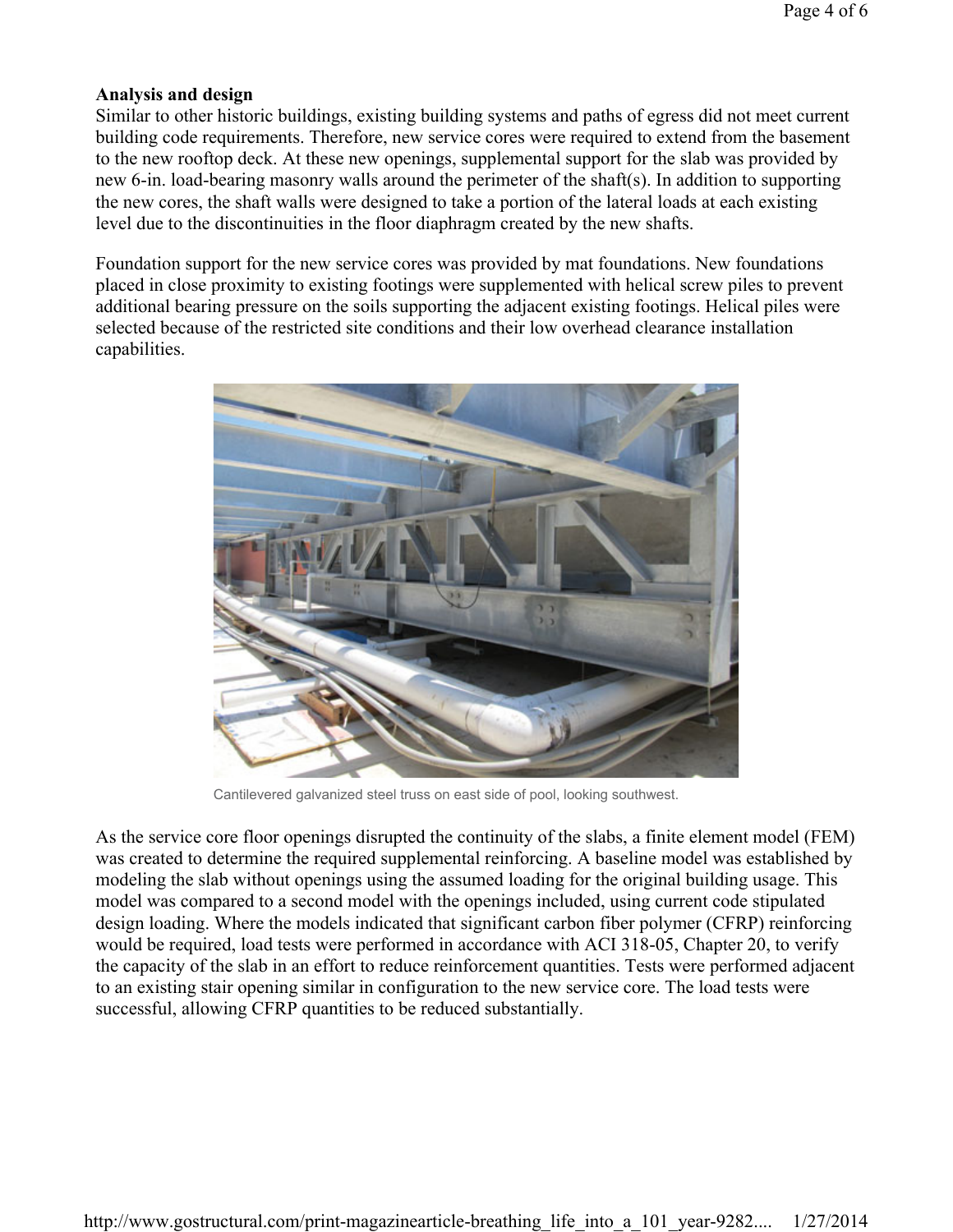

New rooftop amenities deck and "faux" water tank, looking west. *Photo by 5G Studio Collaborative*

Because the roof was to be occupied, the existing roof framing was not capable of supporting the new loading demands without significant reinforcement. However, the existing columns were adequate to support the higher loading. Therefore, the amenities deck and pool structure were elevated above the existing roof by a steel framework "stubbed-up" with new steel columns aligned with the existing building columns. To maintain the concept of the deck and pool "floating" above the existing structure while not attaching to the perimeter load-bearing walls, a cantilevered steel truss was utilized along the east side of the pool to transfer the loads back to the interior building columns. The bottom chord of the truss provided support for the pool substructure, and the top chord provided support for the upper pool deck.

The upper pool deck and cabana areas consist of 2x4 (nominal) IPE wood decking, a sustainable wood product, supported by steel framing. Other exterior and interior portions of the rooftop deck consist of steel framing with concrete slab on form deck. At the enclosed lounge and service core, the new steel columns extend up to support the roof structure of steel beams with glue laminated, tongueand-groove wood decking. A new enclosure at the northwest corner of the existing roof to house mechanical equipment also supports a "faux" water tank that displays hotel signage. Although other rooftop signage was proposed and denied by the city, a historic photo showed that a water tank once existed at this roof location.

An investigation into published live loads for light manufacturing buildings of this era revealed design floor live loads ranging from 100 to 120 psf (pounds/square foot), substantially greater than the current building code prescribed floor live load for hotels. However, after accounting for the assembly loading at the ground floor, upper floor level corridors, and the amenities deck, engineers determined that the existing footings would be subjected to increased loading. To gain additional capacity, existing footings were enlarged so their new size would generate soil bearing pressure similar to the original footing design.

The owner and architect worked closely with Preservation Dallas, a non-profit organization focused on historic building preservation, to ensure that the historic integrity of the structure remained intact. The project was also designed to achieve LEED Gold and has already received Certified